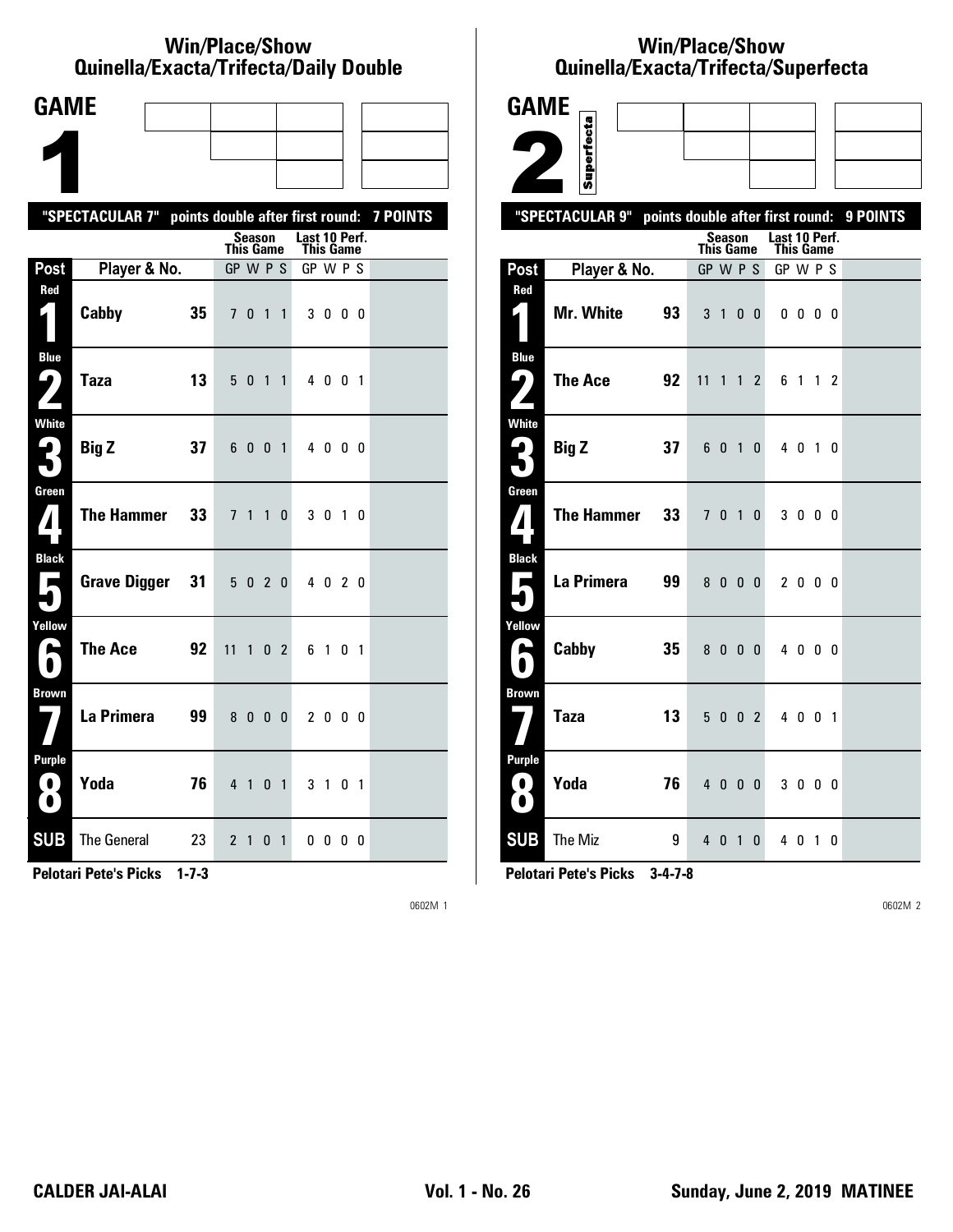### **Win/Place/Show Qui nel la/Exacta/Tri fecta/Pick 5**

| <b>GAME</b>                                  |                                                           |                                     |                |               |                |  |
|----------------------------------------------|-----------------------------------------------------------|-------------------------------------|----------------|---------------|----------------|--|
|                                              |                                                           |                                     |                |               |                |  |
|                                              |                                                           |                                     |                |               |                |  |
|                                              |                                                           |                                     |                |               |                |  |
|                                              | "SPECTACULAR 7" points double after first round: 7 POINTS | <b>Season</b>                       |                | Last 10 Perf. |                |  |
|                                              |                                                           | <b>This Game</b>                    |                | This Game     |                |  |
| Post<br>Red                                  | Player & No.                                              | GP W P S                            |                | GP W P S      |                |  |
| $\zeta$                                      | <b>The Ace</b><br>92                                      | $15$ 2 2 0                          |                | 81            | 0 0            |  |
| <b>Blue</b><br>9<br>$\mathbf{Z}$             | <b>The Hammer</b><br>33                                   | 921                                 | $\mathbf{1}$   | 4 0 0 0       |                |  |
| <b>White</b><br>$\boldsymbol{\zeta}$         | Yoda<br>76                                                | 40<br>0 <sub>0</sub>                |                | 3000          |                |  |
| Green<br>$\mathbf{Z}$                        | <b>El Capitan</b><br>17                                   | 7 <sub>1</sub>                      | 0 <sub>1</sub> | 2000          |                |  |
| <b>Black</b><br><b>Ta</b>                    | <b>Big Z</b><br>37                                        | 60<br>$\overline{1}$                | $\mathbf{1}$   | 4 0 1 1       |                |  |
| Yellow<br>ь                                  | 13<br><b>Taza</b>                                         | 8<br>$\overline{1}$<br>$\mathbf{0}$ | $\overline{1}$ | 4 1           | 0 <sub>1</sub> |  |
| <b>Brown</b>                                 | Cabby<br>35                                               | 11<br>$\mathbf{1}$<br>$\mathbf{1}$  | $\overline{2}$ | 5 0 0 2       |                |  |
| <b>Purple</b><br>$\blacksquare$<br>$\bullet$ | La Primera<br>99                                          | 80<br>$\overline{1}$                | 0              | 2000          |                |  |
| <b>SUB</b>                                   | <b>The General</b><br>23                                  | $4\quad0$<br>$\overline{1}$         | $\mathbf{1}$   | $0\,0\,0\,0$  |                |  |

**Pelotari Pete's Picks 1-2-4**

0602M 3

## **Win/Place/Show Qui nel la/Exacta/Tri fecta**



|                   | "SPECTACULAR 7"      | points double after first round: |           |                     |                          |                |                            |        |                |          | 7 POINTS         |              |                |                |
|-------------------|----------------------|----------------------------------|-----------|---------------------|--------------------------|----------------|----------------------------|--------|----------------|----------|------------------|--------------|----------------|----------------|
|                   |                      |                                  | This Game | <b>Season</b>       |                          |                | Last 10 Perf.<br>This Game |        |                |          | <b>All Games</b> | Team         |                |                |
| Post              | Player & No.         |                                  | <b>GP</b> |                     | <b>WPS</b>               |                | GP W P S                   |        |                |          | GP W P S         |              |                |                |
| Red               | <b>Grave Digger</b>  | 31                               | 8         | 1                   | 0                        | 3              | 5                          | 1      | 0              | 2        | 1                | 0            | $\mathbf{0}$   | $\overline{1}$ |
|                   | <b>The Natural</b>   | 16                               | 10        | $\overline{2}$      | 1                        | 3              | 5                          | 1      | 1              | 2        |                  |              |                |                |
| <b>Blue</b><br>9  | <b>The General</b>   | 23                               | 4         | 1                   | 0                        | 1              | 0                          | 0      | 0              | 0        | 3                | 1            | 1              | $\mathbf{0}$   |
|                   | <b>The Hammer</b>    | 33                               | 10        | 1                   | 1                        | 0              | 5                          | 1      | 1              | 0        |                  |              |                |                |
| <b>White</b>      | La Primera           | 99                               | 9         | 0                   | 0                        | 1              | 3                          | 0      | 0              | 0        | 1                | 0            | $\mathbf{0}$   | - 0            |
|                   | Yoda                 | 76                               | 4         | 0                   | 0                        | 0              | 3                          | 0      | 0              | 0        |                  |              |                |                |
| Green             | <b>El Capitan</b>    | 17                               | 7         | 1                   | 1                        | 1              | 1                          | 1      | $\Omega$       | $\Omega$ | 1                | 0            | $\bf{0}$       | -0             |
| 7                 | Big Z                | 37                               | 6         | 0                   | 1                        | 1              | 4                          | 0      | 1              | 1        |                  |              |                |                |
| <b>Black</b><br>Р | The Ace              | 92                               | 14        | 1                   | $\overline{\phantom{a}}$ | $\Omega$       | 7                          | 0      | 2              | 0        | 0                | $\pmb{0}$    | $\mathbf{0}$   | $\mathbf{0}$   |
|                   | The Miz              | 9                                | 4         | 0                   | 2                        | 0              | 4                          | 0      | $\overline{2}$ | 0        |                  |              |                |                |
| Yellow            | <b>Gitty Up!</b>     | 82                               | 8         | 1                   | 0                        | 0              | 4                          | 1      | 0              | 0        | 3                | $\mathbf{1}$ | $\mathbf{0}$   | $\overline{1}$ |
| N                 | <b>El Nino</b>       | 84                               | 7         | 0                   | 0                        | $\overline{2}$ | 3                          | 0      | 0              | 1        |                  |              |                |                |
| Brown             | Cabby                | 35                               | 11        | $\mathbf{0}$        | 1                        | 5              | 5                          | 0      | 1              | 2        | $\mathfrak{p}$   | 0            | $\overline{1}$ | 0              |
|                   | <b>The Gladiator</b> | 77                               | 3         | 1                   | 0                        | 0              | 1                          | 1      | 0              | 0        |                  |              |                |                |
| Purple            | <b>Barracuda</b>     | 26                               | 9         | $\mathbf{0}$        | $\overline{2}$           | $\overline{2}$ | 5                          | 0      | 1              | 1        | 3                | 0            | $\mathbf{0}$   | $\overline{0}$ |
| $\bullet$         | <b>Post Time</b>     | 15                               | 12        | 0                   | 1                        | $\overline{2}$ | 7                          | 0      | 1              | 1        |                  |              |                |                |
| <b>SUBS</b>       | Toto<br>Momo         | 38<br>30                         | 10<br>7   | 1<br>$\overline{2}$ | 1<br>1                   | 1<br>0         | 4<br>1                     | 1<br>0 | 0<br>1         | 0<br>0   |                  |              |                |                |
|                   |                      |                                  |           |                     |                          |                |                            |        |                |          |                  |              |                |                |

**Pelotari Pete's Picks 5-4-1**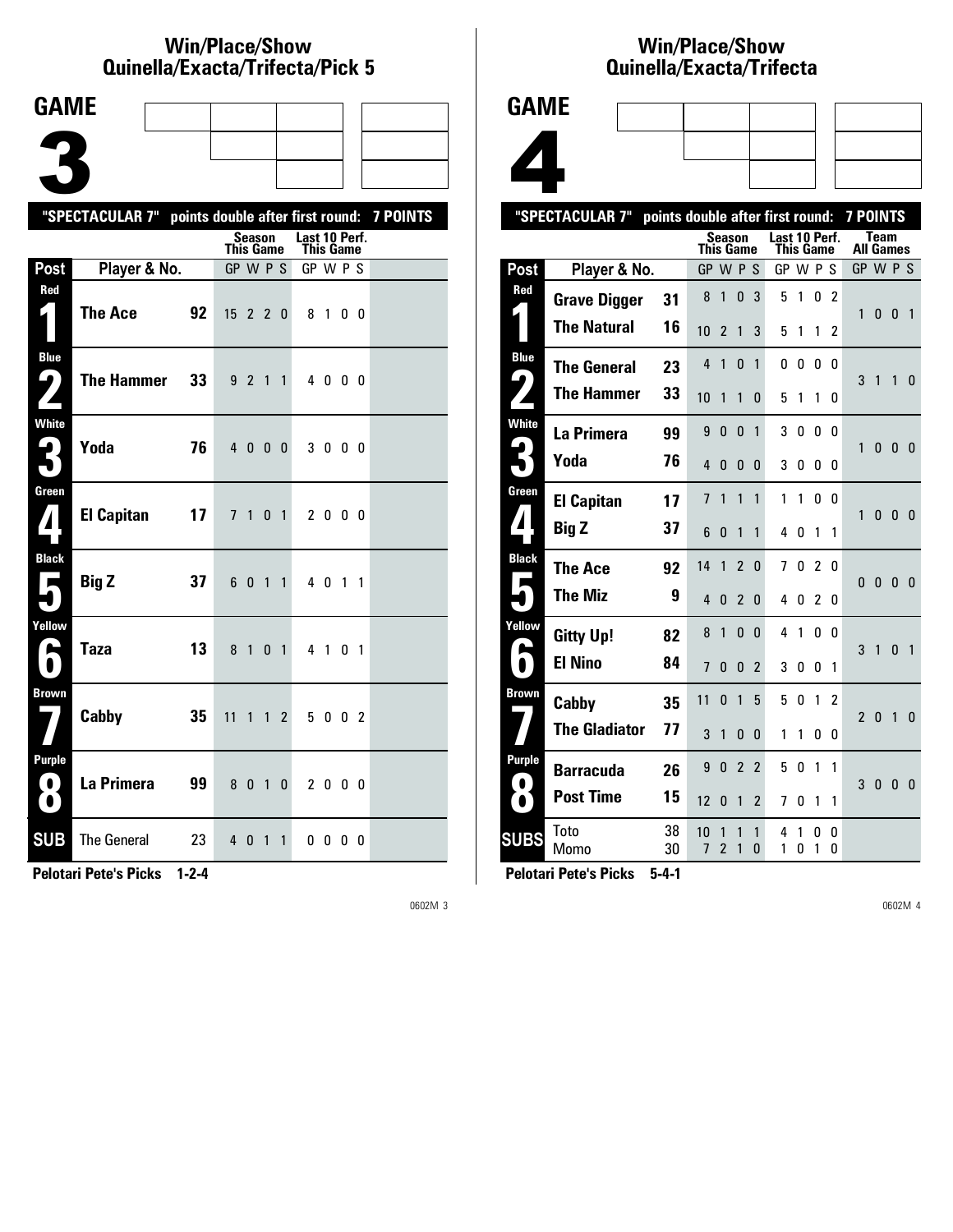# **Win/Place/Show Qui nel la/Exacta/Tri fecta**

| <b>GAME</b> |  |  |
|-------------|--|--|
|             |  |  |
|             |  |  |
|             |  |  |
|             |  |  |
|             |  |  |
|             |  |  |
|             |  |  |

|                                | "SPECTACULAR 7"       | points double after first round: |                |                |                |                          |                            |        |        |                | <b>7 POINTS</b>  |              |                |                |
|--------------------------------|-----------------------|----------------------------------|----------------|----------------|----------------|--------------------------|----------------------------|--------|--------|----------------|------------------|--------------|----------------|----------------|
|                                |                       |                                  | This Game      | Season         |                |                          | Last 10 Perf.<br>This Game |        |        |                | <b>All Games</b> | <b>Team</b>  |                |                |
| Post                           | Player & No.          |                                  | GP W P S       |                |                |                          | GP W P S                   |        |        |                | GP W P S         |              |                |                |
| Red                            | Mr. White             | 93                               | 9              | $\overline{2}$ | $\overline{2}$ | 1                        | 4                          | 1      | 1      | $\mathbf{1}$   | 0                | $\mathbf{0}$ | 0 <sub>0</sub> |                |
|                                | <b>The Gladiator</b>  | 77                               | 4              | 0              | 0              | 0                        | 3                          | 0      | 0      | 0              |                  |              |                |                |
| <b>Blue</b><br>$\blacklozenge$ | <b>The General</b>    | 23                               | 12             | $\overline{4}$ | 0              | 1                        | 5                          | 1      | 0      | 1              | $\overline{2}$   | 1            | 0 <sub>0</sub> |                |
|                                | <b>The Natural</b>    | 16                               | 12             | 3              | 3              | $\overline{2}$           | 5                          | 0      | 1      | 1              |                  |              |                |                |
| White                          | <b>Barracuda</b>      | 26                               | 11             | 1              | 0              | 0                        | 4                          | 0      | 0      | 0              | $\mathbf{2}$     | $\bf{0}$     | 0 <sub>1</sub> |                |
|                                | <b>The Warrior</b>    | 60                               | 11             | 3              | 1              | 3                        | 8                          | 3      | 1      | $\overline{2}$ |                  |              |                |                |
| Green                          | Toto                  | 38                               | 8              | 0              | $\mathbf{0}$   | 0                        | 4                          | 0      | 0      | 0              | $\overline{2}$   | $\mathbf{0}$ | $\mathbf{0}$   | $\overline{1}$ |
|                                | <b>Momo</b>           | 30                               | 12             | 1              | $\overline{2}$ | 1                        | 7                          | 1      | 0      | 1              |                  |              |                |                |
| <b>Black</b>                   | <b>El Capitan</b>     | 17                               | 4              | 1              | $\mathbf{0}$   | 1                        | 0                          | 0      | 0      | 0              | 0                | $\bf{0}$     | $\mathbf{0}$   | - 0            |
|                                | Taza                  | 13                               | 6              | 0              | 0              | 0                        | 1                          | O      | 0      | 0              |                  |              |                |                |
| Yellow                         | Cabby                 | 35                               | 10             | 1              | 1              | $\mathbf{1}$             | 5                          | 0      | 1      | n              | $\overline{2}$   | $\bf{0}$     | $\mathbf{0}$   | $\overline{1}$ |
| $\bullet$                      | <b>El Nino</b>        | 84                               | 10             | 3              | 1              | $\mathbf{1}$             | 5                          | 2      | 0      | 0              |                  |              |                |                |
| Brown                          | <b>Grave Digger</b>   | 31                               | 6              | $\mathbf{0}$   | $\overline{2}$ | 0                        | 3                          | 0      | 0      | 0              | 0                | $\mathbf{0}$ | $\mathbf{0}$   | 0              |
|                                | <b>The Miz</b>        | 9                                | $\overline{2}$ | 0              | $\mathbf{0}$   | $\mathbf{1}$             | 2                          | 0      | 0      | 1              |                  |              |                |                |
| Purple<br>$\bullet$            | <b>Gitty Up!</b>      | 82                               | 12             | 1              | 1              | $\overline{\phantom{a}}$ | 5                          | 1      | 0      | 0              | 3                | $\mathbf{0}$ | $\mathbf{0}$   | $\overline{1}$ |
| $\bullet$                      | <b>Wonder Boy</b>     | 12                               | 12             | $\overline{2}$ | 1              | 2                        | 7                          | 1      | 0      | 1              |                  |              |                |                |
| <b>SUBS</b>                    | The Ace<br>The Hammer | 92<br>33                         | 10<br>8        | 0<br>1         | 3<br>1         | 1<br>1                   | 4<br>3                     | n<br>0 | 1<br>1 | 1<br>0         |                  |              |                |                |

**Pelotari Pete's Picks 4-8-3**

0602M 5

### **Win/Place/Show Qui nel la/Exacta/Tri fecta/Super fecta**



|                                          | "SPECTACULAR 9"      | points double after first round: |                  |                |                     |                |                                   |        |                |               | 9 POINTS         |              |                |                |
|------------------------------------------|----------------------|----------------------------------|------------------|----------------|---------------------|----------------|-----------------------------------|--------|----------------|---------------|------------------|--------------|----------------|----------------|
|                                          |                      |                                  | <b>This Game</b> | <b>Season</b>  |                     |                | Last 10 Perf.<br><b>This Game</b> |        |                |               | <b>All Games</b> | <b>Team</b>  |                |                |
| <b>Post</b>                              | Player & No.         |                                  | GP               |                | <b>WPS</b>          |                | GP W P S                          |        |                |               | GP W P S         |              |                |                |
| Red                                      | <b>Barracuda</b>     | 26                               | 11               | 0              | 0                   | 1              | 4                                 | 0      | 0              | 0             | 0                | 0            | 0              | -0             |
|                                          | The Miz              | 9                                | $\overline{2}$   | 0              | 0                   | 0              | $\overline{c}$                    | 0      | 0              | 0             |                  |              |                |                |
| <b>Blue</b><br>9                         | The Ace              | 92                               | 12               | $\mathbf{1}$   | 1                   | 3              | 6                                 | 0      | 1              | $\mathfrak z$ | 5                | 1            | 2 <sub>0</sub> |                |
|                                          | <b>Momo</b>          | 30                               | 11               | 3              | 1                   | 1              | 6                                 | 1      | 1              | 1             |                  |              |                |                |
| <b>White</b>                             | <b>Grave Digger</b>  | 31                               | 7                | 0              | 2                   | $\overline{2}$ | 3                                 | 0      | 0              | 1             | 1                | 0            | $\mathbf{0}$   | 0              |
| 5                                        | <b>Wonder Boy</b>    | 12                               | 11               | 1              | 1                   | 1              | 6                                 | 0      | 0              | 1             |                  |              |                |                |
| Green                                    | <b>The General</b>   | 23                               | 12               | $\mathbf{0}$   | $\mathfrak z$       | $\overline{2}$ | 5                                 | 0      | 0              | 1             | 1                | $\mathbf{0}$ | $\mathbf{0}$   | $\mathbf{0}$   |
| $\mathbf{I}$                             | <b>The Gladiator</b> | 77                               | 4                | 0              | 2                   | 1              | 3                                 | 0      | 2              | 1             |                  |              |                |                |
| <b>Black</b><br>$\overline{\phantom{a}}$ | <b>Toto</b>          | 38                               | 10               | 0              | 0                   | 1              | 5                                 | 0      | 0              | 1             | $\overline{2}$   | 1            | $\mathbf{0}$   | $\overline{1}$ |
| ∎                                        | <b>El Nino</b>       | 84                               | 10               | 3              | $\overline{2}$      | $\overline{2}$ | 5                                 | 1      | 1              | 0             |                  |              |                |                |
| Yellow                                   | <b>El Capitan</b>    | 17                               | 5                | 0              | $\mathbf{0}$        | $\Omega$       | 0                                 | 0      | 0              | $\Omega$      | 0                | $\mathbf{0}$ | $\mathbf{0}$   | 0              |
|                                          | <b>The Warrior</b>   | 60                               | 12               | 6              | 0                   | 2              | 8                                 | 5      | 0              | 1             |                  |              |                |                |
| <b>Brown</b>                             | <b>Gitty Up!</b>     | 82                               | 11               | 1              | $\overline{2}$      | 1              | 5                                 | 0      | $\overline{2}$ | 1             | $\overline{2}$   | $\mathbf{0}$ | $\mathbf{0}$   | $\overline{0}$ |
|                                          | <b>The Natural</b>   | 16                               | 11               | 1              | 0                   | $\overline{2}$ | 5                                 | 1      | 0              | 1             |                  |              |                |                |
| <b>Purple</b><br>$\bullet$               | <b>Mr. White</b>     | 93                               | 9                | $\overline{2}$ | $\overline{2}$      | 1              | 5                                 | 1      | 1              | 0             | 2                | 0            | $\bf{0}$       | - 0            |
| $\bullet$                                | <b>Post Time</b>     | 15                               | 8                | 0              | $\mathbf{0}$        | 1              | 3                                 | 0      | 0              | 0             |                  |              |                |                |
| <b>SUBS</b>                              | Cabby<br>Yoda        | 35<br>76                         | 10<br>3          | 0<br>$\Omega$  | $\overline{2}$<br>0 | 0<br>1         | 5<br>1                            | 0<br>O | 1<br>0         | 0<br>0        |                  |              |                |                |
|                                          |                      |                                  |                  |                |                     |                |                                   |        |                |               |                  |              |                |                |

**Pelotari Pete's Picks 6-4-2-1**